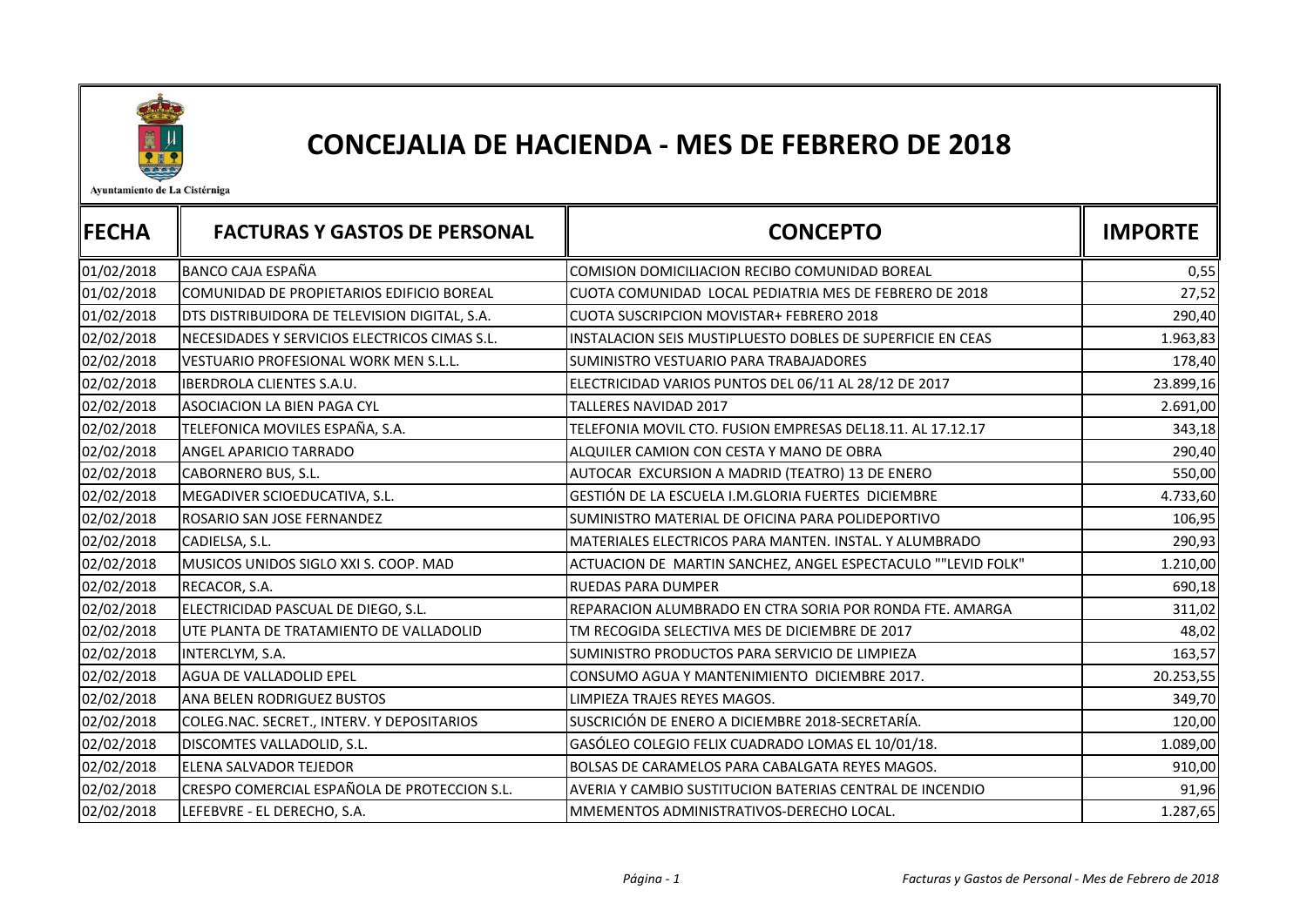| 02/02/2018 | MARTA BERNARDO CANTALAPIEDRA                        | CUSRSO DE CRECIMIENTO PERSONAL CULTURA                          | 61,24     |
|------------|-----------------------------------------------------|-----------------------------------------------------------------|-----------|
| 02/02/2018 | INTERCLYM, S.A.                                     | SUMINISTRO DE PRODUCTOS PARA SERVICIO DE LIMPIEZA.              | 99,49     |
| 02/02/2018 | MATA DIGITAL, S.L.                                  | FORMULARIOS PARA INSCRIPCIÓN EN ACTIVIDADES                     | 254,10    |
| 02/02/2018 | M. ANTONIA RAMIREZ SAZ                              | COSTO SUBV.CLASES MANUALIDADES EMPLEADOS/AS S/CONVENIO          | 52,00     |
| 05/02/2018 | OBRAS HERGON, S.A.                                  | DEVOLUCION POR DUPLICIDAD TASA VEHICULO                         | 50,00     |
| 05/02/2018 | M. CARMEN FERNANDEZ RUIZ                            | DIETA Y GASTOS ENTRADA EXCURSION MUSICAL BILLY ELLIOT           | 85,21     |
| 05/02/2018 | NOMINAS E INDEMNIZACIONES CONCEJALES                | INDEMNIZACIONES MES DE ENERO DE 2018                            | 1.152,48  |
| 05/02/2018 | <b>CARLOS VARELA CURIEL</b>                         | REPARACION ALTAVOZ NOKIA 150                                    | 36,00     |
| 06/02/2018 | IBERICA DE TECNOLOGIA AVICOLA, S.A.                 | DEVOLUCION TASA APERTURA ESTABLECIMIENTOS E INTERESES DE DEMORA | 70,73     |
| 06/02/2018 | CAIXABANK, S.A.                                     | <b>COMISIONES IVA</b>                                           | 2,06      |
| 07/02/2018 | REGULARIZACÍON TASAS E IMPUESTOS                    | DEVOLUCION ABONO PLUSVALIA POR ESTIMACION RECLAMACION           | 5.720,31  |
| 07/02/2018 | MANCOMUNIDAD PINODUERO                              | CUOTAS ORDINARIAS MES DE ENERO                                  | 19.695,00 |
| 09/02/2018 | LA LETRA i ACTIVIDADES CULTURALES, S.L.             | DEVOLUCION TRANSFERENCIA POR ERROR EN CTA. BANCARIA             | 3.590,27  |
| 10/02/2018 | BENEFICIARISO/AS RECARGA BONOBUS                    | NUEVE CARGAS BONOBUS MES DE FEBRERO DE 2018                     | 67,50     |
| 12/02/2018 | BANCO CAJA ESPAÑA                                   | COMISION DOMICILIACION CUOTA COMUNIDAD PL. CRUZ 1-9             | 0,55      |
| 12/02/2018 | COMUNIDAD DE PROPIETARIOS PL. DE LA CRUZ, 1-9       | CUOTA LOCALES PZA. LA CRUZ MES DE FEBRERO DE 2018               | 80,00     |
| 13/02/2018 | <b>BANCO BILBAO VIZCAYA</b>                         | AMORTIZACION E INTERESES PRESTAMO 9546372425                    | 14.584,64 |
| 14/02/2018 | ASSICURAZIONI GENERALI, S.P.A.                      | RECIBO PRIMA DE SEGURO VEHÍCULO E2240BFL                        | 184,77    |
| 14/02/2018 | DIPUTACION PROVINCIAL DE VALLADOLID                 | PUBLICACION BOPVA APROBACIÓN INICIAL PRESUPUESTO 2018           | 26,40     |
| 15/02/2018 | DIPUTACION PROVINCIAL DE VALLADOLID                 | CUOTA PARTICIPACION ALUMNOS ATLETISMO EN LOS JJEE 2017/2018     | 375,00    |
| 15/02/2018 | ARZOBISPADO DE VALLADOLID                           | DEVOLUCION ICIO POR RENUNCIA EXPTE. ADMINST                     | 24.854,41 |
| 15/02/2018 | COMUNIDAD PROP. SAN CRISTOBAL, 11 Y CTRA. SORIA, 22 | DEVOLUCION TASA POR NO EXISTENCIA DE VADO                       | 443,06    |
| 16/02/2018 | <b>BANCO CAJA ESPAÑA</b>                            | AMORTIZACION E INTERESES PRESTAMO                               | 6.992,50  |
| 16/02/2018 | <b>PIROART SL</b>                                   | ADQUISICION KABUKI MULTICOLOR PARA CARRERA NOCTURNA             | 20,09     |
| 16/02/2018 | TESORERIA GENERAL DE LA SEGURIDAD SOCIAL            | EMBARGO NOMINA TRABAJADOR/A MES DE ENERO DE 2018                | 114,66    |
| 20/02/2018 | CAIXABANK, S.A.                                     | <b>COMISIONES IVA.</b>                                          | 1,33      |
| 20/02/2018 | PRESTAMO TRABJADOR/A                                | PRESTAMO PERSONAL.                                              | 3.084,96  |
| 20/02/2018 | PRESTAMO TRABJADOR/A                                | PRESTAMO PERSONAL.                                              | 5.915,04  |
| 21/02/2018 | BANCO CAJA ESPAÑA                                   | <b>COMISION PRESENTACION PROCESO</b>                            | 1,09      |
| 22/02/2018 | BANCO CAJA ESPAÑA                                   | AMORTIZACION PRESTAMO NUMERO 21084364-3-0-0533537912            | 1.377,58  |
| 23/02/2018 | CIN PINTURAS Y BARNICES ESPAÑA S.L.U.               | <b>SUMINISTRO PINCELES</b>                                      | 1,11      |
| 23/02/2018 | DISTRIBUCIONES FROIZ, S.A.                          | SUMINISTRO PRODUCTOS PARA SERVICIO DE LIMPIEZA                  | 82,14     |
| 23/02/2018 | CRESPO COMERCIAL ESPAÑOLA DE PROTECCION S.L.        | MANTENIMIENTO REVISION EXTINTORES E INCENDIOS, AÑO 2018         | 1.578,75  |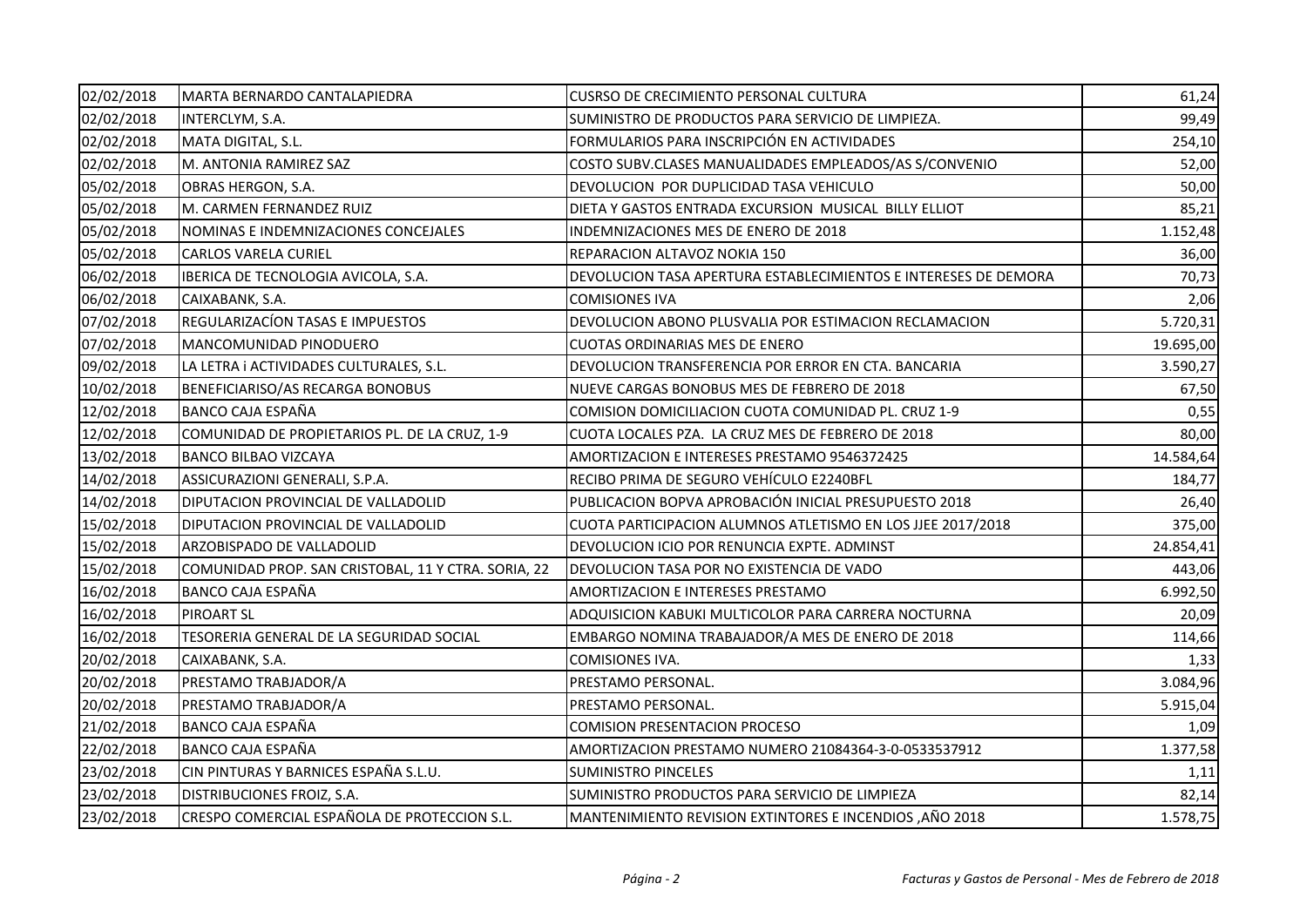| 23/02/2018 | AUTO-REPUESTOS BARAJAS, S.L.                  | REPUESTOS PARA MANTENIMIENTO DE VEHICULOS                         | 663,84   |
|------------|-----------------------------------------------|-------------------------------------------------------------------|----------|
| 23/02/2018 | FLUME, S.L.                                   | SUMINISTROS PARA MANTENIMIENTO DE JARDINES                        | 319,72   |
| 23/02/2018 | RED ESPAÑOLA DE SERVICIOS RESSA               | GASOLINA SIN PLOMO PARA VEHICULOS Y MAQUINAS JARDINES ENERO 2018  | 168,69   |
| 23/02/2018 | RECACOR, S.A.                                 | CAMBIO CUBIERTAS VEHICULO 2288FPK                                 | 115,99   |
| 23/02/2018 | NURLO GESTION Y DISEÑO S.L.                   | PARTICIPACION DE DIVERTIMENTO FOLK EN FONSOFOLK 2018              | 1.210,00 |
| 23/02/2018 | DISTRIBUCIONES FROIZ, S.A.                    | SUMINISTROS PARA PINCHO DURANTE UN EVENTO                         | 330,88   |
| 23/02/2018 | MT SERVICIOS EDUCATIVOS, S.L.                 | ACTIVIDADES EXTRAESCOLARES MES DE DICIEMBRE DE 2017               | 866,01   |
| 23/02/2018 | GRUPO B2 SPORT EQUIPAMIENTOS DEPORTIVOS, S.A. | TACOS DE CAUCHO PARA PORTERIAS                                    | 27,35    |
| 23/02/2018 | ASENJO PAREDES, JUSTINO                       | ORGANIZACION MARCHA DEL PAVO DE 3 DE DICIEMBRE                    | 982,04   |
| 23/02/2018 | DIPUTACION PROVINCIAL DE VALLADOLID           | INFORMACION PUBLICA LICENCIA AMBIENTAL VEHICULOS EN P.I.          | 14,40    |
| 23/02/2018 | DIPUTACION PROVINCIAL DE VALLADOLID           | ANUNCIO DE FORMALIZACION DE CTO. SUMINISTRO DE GAS NATURAL        | 62,40    |
| 23/02/2018 | PASCUAL ARRANZ G., S.L.                       | FACTURACION COPIAS VARIAS MAQUINAS DICIEMBRE DE 2017              | 194,85   |
| 23/02/2018 | EGES-BPM, S.L.                                | EXPEDIENTE SANCIONADOR DEL 1 AL 31 DE DICIEMBRE DEL 2017          | 1.014,28 |
| 23/02/2018 | MARIA DEL CARMEN REY VIEIRA                   | COSTO SUBV.CLASES VAINICAS EMPLEADOS/AS S/CONVENIO                | 87,60    |
| 23/02/2018 | ASOCIACION MUSICAL YAMPARAMPAN                | TALLERES DE MUSICA PARA BEBES DIA 12 DE NOVIEMBRE DE 2017         | 530,00   |
| 23/02/2018 | <b>SERKONTEN</b>                              | MANTENIMIENTO CONTENEDORES HIGIENICOS                             | 893,66   |
| 23/02/2018 | SEG. INDUST. MEDIO AMBIENTE Y CALIDAD, S.L.   | INSPECCION SISTEMA CLIMATIZACION COLEGIO F.C.LOMAS                | 340,75   |
| 23/02/2018 | ROSARIO SAN JOSE FERNANDEZ                    | SUMINISTRO MATERIAL DE OFICINA PARA AREA DE URBANISMO             | 83,80    |
| 23/02/2018 | GESTECOPY, S.L.                               | FACTURACION PAGINAS MAQUINA RICOH CASA CONSISTORIAL               | 75,81    |
| 23/02/2018 | <b>RODINIA</b>                                | SESIONES CORTOS CISTERNIGA NOVIEMBRE CASA DE CULTURA              | 600,00   |
| 23/02/2018 | ALEJOP OCIO SLU                               | ALQUILER DE 4 ATRACCIONES POR SAN ILDEFONSO                       | 726,00   |
| 23/02/2018 | TELEFONICA DE ESPAÑA, S,A,                    | <b>FACTURACION CONCERTADA VARIABLE</b>                            | 141,21   |
| 23/02/2018 | ALEJOP OCIO SLU                               | GLOBOS EN ESCENARIO PARA LA CABALGATA DE REYES 2018               | 550,01   |
| 23/02/2018 | MESON EL VIEJO PORTAZGO                       | VINO ESPAÑOL EN CASA CONSISTORIAL FIN DE AÑO                      | 937,50   |
| 23/02/2018 | <b>ESPECTACULOS DUERO S.L.</b>                | SONORIZACION FONSOFOLK DIA 13 DE ENERO DE 2018                    | 907,50   |
| 23/02/2018 | ALBERTO ALONSO ZUMEL                          | ENSAYOS, CONCIERTOS Y CLASES BANDA MUNICIPAL DE MUSICA            | 7.250,00 |
| 23/02/2018 | AULOCE, S.A.                                  | PLATAFORMA HACIENDA LOCAL CONTENIDO EDITORIAL                     | 2.749,89 |
| 23/02/2018 | <b>MESA FLORIAN YERAL</b>                     | COSTO SUBV.CLASES ZUMBA EMPLEADOS/AS S/CONVENIO                   | 63,51    |
| 23/02/2018 | <b>SCHINDLER</b>                              | MANTENIMIENTO ASCENSOR CASA DE CULTURA ENERO DE 2018              | 239,93   |
| 23/02/2018 | GUNNEBO ESPAÑA, S.A.                          | BATERIA PARA ALARMA SEGURIDAD COLEGIO F.C. LOMAS                  | 52,90    |
| 23/02/2018 | WOLTERS KLUWER ESPAÑA, S.A.                   | LIBRO ""LA CONTRATACIÓN SECTOR PÚBLICO""                          | 312,00   |
| 23/02/2018 | <b>ANA GONZALEZ MIGUEL</b>                    | COSTO SUBV.CLASES RESTAURACIÓN DE MUEBLES EMPLEADOS/AS S/CONVENIO | 30,00    |
| 23/02/2018 | MT SERVICIOS EDUCATIVOS, S.L.                 | PRACTICA DEPORTIVA MES DE DICIEMBRE.                              | 392,85   |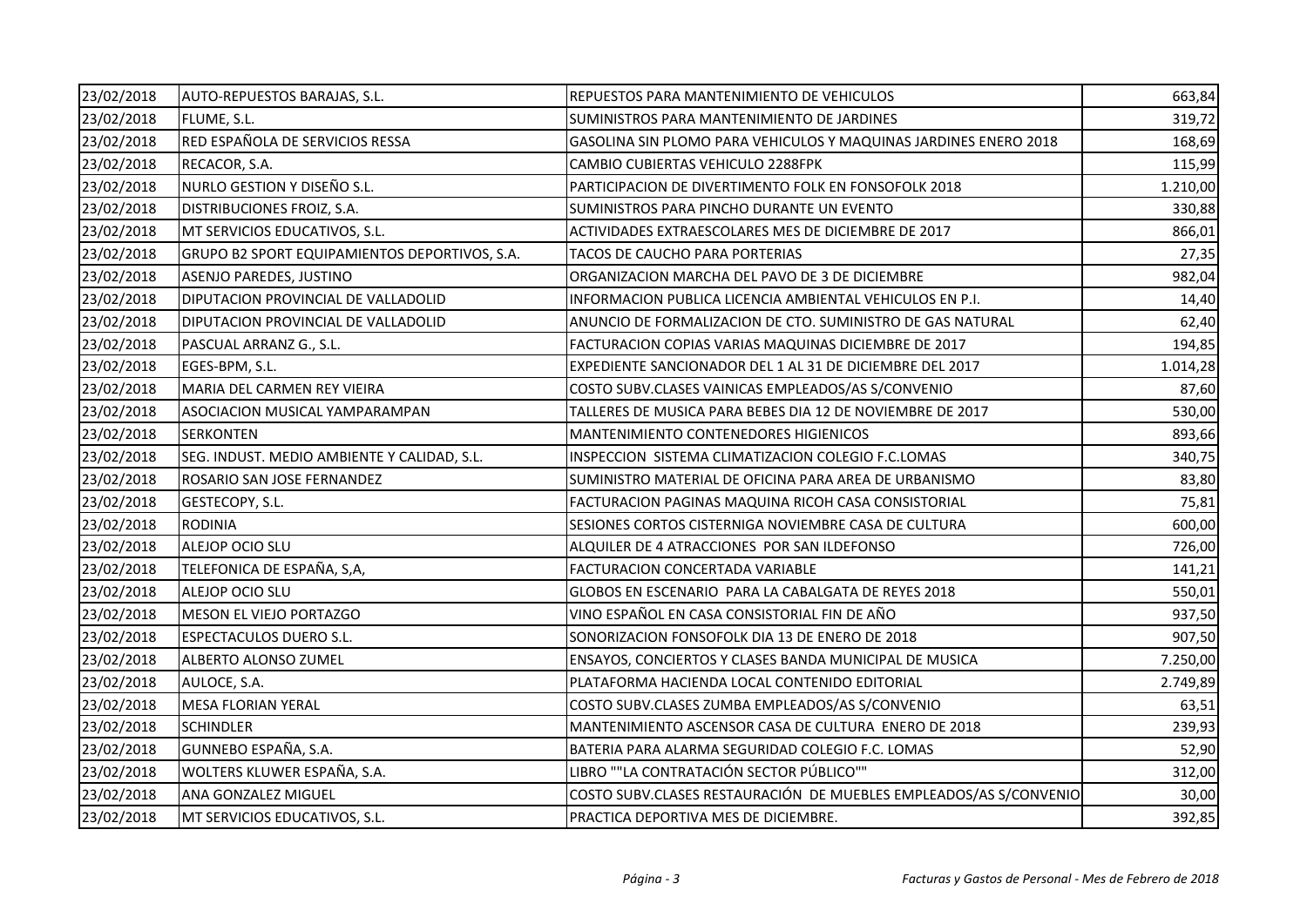| 23/02/2018 | COMERCIAL DE FUNDICION VALLISOLETANA        | SUMINISTROS PARA REPARAR ARQUETA Y FUENTE.                        | 363,29    |
|------------|---------------------------------------------|-------------------------------------------------------------------|-----------|
| 23/02/2018 | TELEFONICA MOVILES ESPAÑA, S.A.             | CONTRATO NEGOCIOS 24 LINEAS DE 18/12/2017 AL 17/01/2018.          | 310,23    |
| 23/02/2018 | SUMINISTROS INDUSTRIALES VALLADOLID, S.L.   | SUMINISTROS VARIOS TALLERES Y NAVE                                | 78,29     |
| 23/02/2018 | TELEFONICA MOVILES ESPAÑA, S.A.             | COMPRA DE MÓVIL LG G6 ICE PLATINUM.                               | 452,54    |
| 23/02/2018 | COLEG.NAC. SECRET., INTERV. Y DEPOSITARIOS  | CURSO CONTRATACIÓN ELECTRÓNICA JOSÉ RAMÓN GALLEGO                 | 120,00    |
| 23/02/2018 | SOC. ESTAT. CORREOS Y TELEGRAFOS, S.A.      | SERVICIO DE CORREO MES DE ENERO.                                  | 795,26    |
| 23/02/2018 | <b>EMILIA GARCIA CARRERA</b>                | REPARACION PICADOR BOSH.                                          | 98,74     |
| 23/02/2018 | AGUA DE VALLADOLID EPEL                     | CONSUMO DE AGUA Y MANTENIMIENTO DE INFRAESTRUCTURAS MES ENERO     | 24.180,17 |
| 23/02/2018 | GAS NATURAL SERVICIOS SDG, S.A.             | GAS CONSULTORIO MÉDICO DE 24/10/2017 - 17/11/2017                 | 454,33    |
| 23/02/2018 | GAS NATURAL SERVICIOS SDG, S.A.             | GAS 04/10/2017 - 01/12/2017 VESTUARIO EMPELEADOS.                 | 193,22    |
| 23/02/2018 | GAS NATURAL S.U.R. SDG, S.A.                | GAS VESTUARIOS CAMPO DE FUTBOL DE 24/10/2017 - 17/11/2017         | 201,82    |
| 23/02/2018 | GAS NATURAL S.U.R. SDG, S.A.                | GAS TEATRO LA NAVE DE 04/10/2017 - 04/12/2017.                    | 148,24    |
| 23/02/2018 | GAS NATURAL S.U.R. SDG, S.A.                | GAS PUNTO INFORMACIÓN JUVENIL DE 05/10/2017 - 05/12/2017          | 146,85    |
| 23/02/2018 | GAS NATURAL SERVICIOS SDG, S.A.             | GAS CASA DE LA CULTURA DE 24/10/2017 - 17/11/2017.                | 854,72    |
| 23/02/2018 | SOC. ESTAT. CORREOS Y TELEGRAFOS, S.A.      | CORREO MES DE DICIEMBRE.                                          | 1.087,27  |
| 23/02/2018 | RED ESPAÑOLA DE SERVICIOS RESSA             | COMBUSTIBLE VEHICULOS Y MAQUINARIA TARJETA CEPSA.                 | 258,25    |
| 23/02/2018 | SEG. INDUST. MEDIO AMBIENTE Y CALIDAD, S.L. | INSPECCION PERIODICA DE LA INSTALACION ELECTRICA DE BAJA TENSIÓN. | 1.566,75  |
| 23/02/2018 | GESTECOPY, S.L.                             | TONER PARA IMPRESORAS DE LA CASA CONSISTORIAL.                    | 1.080,52  |
| 23/02/2018 | UTE PLANTA DE TRATAMIENTO DE VALLADOLID     | IMPUESTO SOBRE VERTEDERO.                                         | 8,16      |
| 23/02/2018 | ASOCIACION MUSICAL MUSICOS DE PEÑAFIEL      | CHARANGA PARA VERMUTH PEÑAS FIESTAS SAN ILDEFONSO;                | 900,00    |
| 23/02/2018 | <b>INTEMAN LABORATORIOS</b>                 | SUMINISTRO DE 30P TEMAN ABS ABSORVENTE PARA DERRAMES.             | 176,42    |
| 23/02/2018 | <b>AUVASA</b>                               | SUBVENCION A LA EXPLOTACIÓN ENERO 2018                            | 21.446,53 |
| 23/02/2018 | CADIELSA, S.L.                              | SUMINISTROS ELECTRICOS PARA ALUMBRADO PUBLICO Y NAVE MUNICIPAL.   | 705,07    |
| 23/02/2018 | MANDALA PRODUCCIONES ARTISTICAS, S.L.       | ORQUESTA PARA DIA 20 DE ENERO FIESTAS SAN ILDEFONSO               | 2.420,00  |
| 23/02/2018 | JONATHAN POLENTINOS ORTEGA                  | DISCOMOVIDA STARNIGHT FIESTAS DE SAN IDELFONSO 2018               | 484,00    |
| 23/02/2018 | <b>EUROPAC RECICLA SAU</b>                  | <b>GESTION RESIDUOS PUNTO LIMPIO.</b>                             | 785,44    |
| 23/02/2018 | EUROPAC RECICLA SAU                         | GESTION DE RESIDUOS PUNTO LIMPIO.                                 | 1.223,24  |
| 23/02/2018 | <b>MESA FLORIAN YERAL</b>                   | COSTO SUBV.CLASES BAILES LATINOS Y ZUMBA EMPLEADOS/AS S/CONVENIO  | 83,22     |
| 23/02/2018 | <b>MESA FLORIAN YERAL</b>                   | COSTO SUBV.CLASES ZUMBA EMPLEADOS/AS S/CONVENIO                   | 24,09     |
| 23/02/2018 | TECNICAS DE AHORRO ENERGETICO, S.L.         | CUOTA DE ENERO DEL MANTENIMIENTO DE CALEFACCIÓN Y ACS             | 726,00    |
| 23/02/2018 | <b>SCHINDLER</b>                            | MANTENIMIENTO ASCENSOR BAR JUBILADOS-ENERO 2018.                  | 73,59     |
| 23/02/2018 | CONSTRUCCIONES Y CONTRATAS, S.A.            | MANTENIMIENTO RED DE SANEAMIENTO ENERO DE 2018                    | 420,55    |
| 23/02/2018 | CADIELSA, S.L.                              | SUMINISTROS VARIOS PARA REPARACIONES.                             | 475,45    |